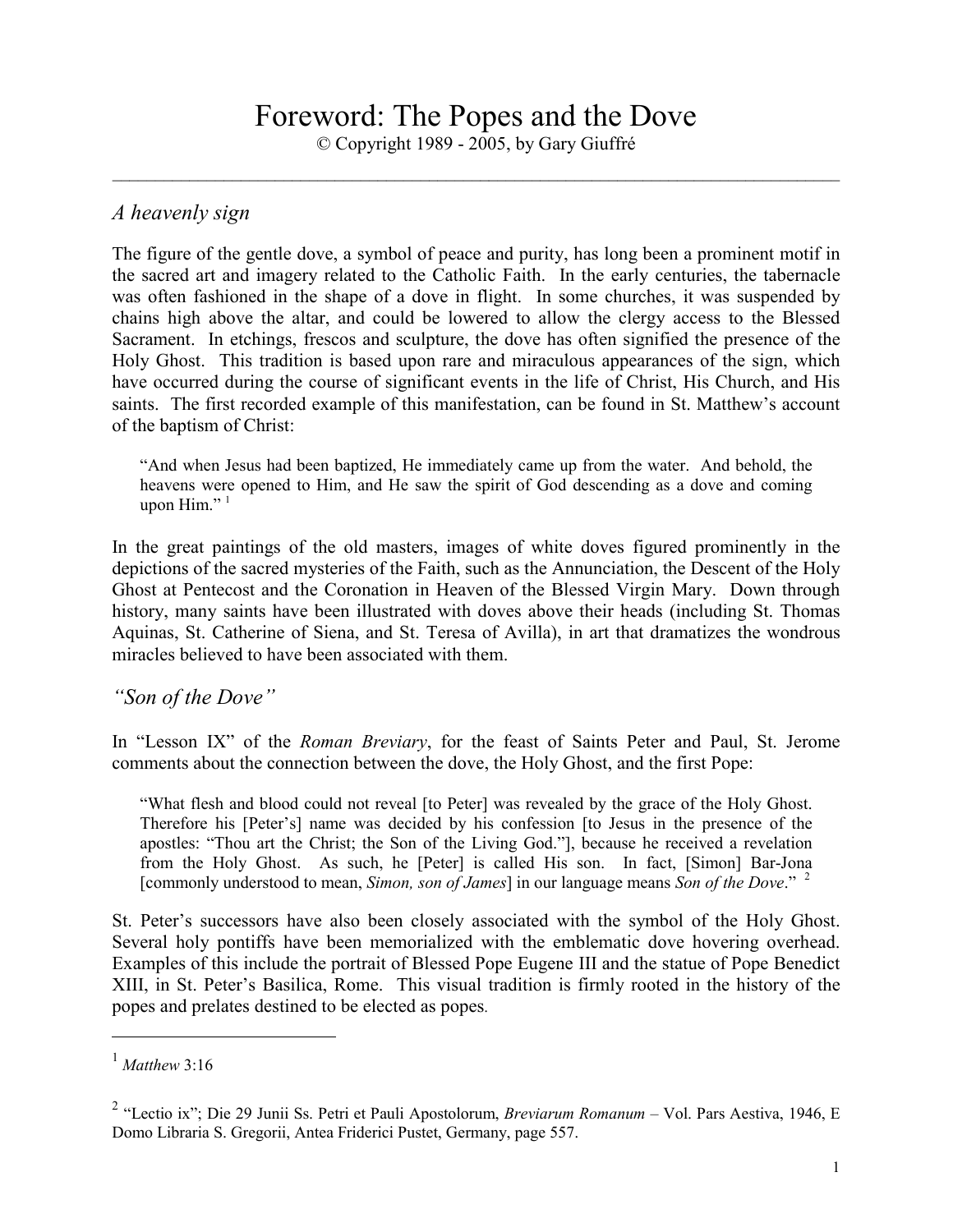### *Pope St. Fabian*

One of the earliest recorded occurrences of this phenomenon pertained to the election of the holy, martyred Pope St. Fabian (236-5O):

" . . . the extraordinary circumstances of whose election is related by Eusebius [in his *Ecclesiastical History*, Vol. VI, 29]. After the death of [Pope] Anterus he had come to Rome, with some others, from his farm and was in the city when the new election began. While the names of several illustrious and noble persons were being considered, a dove suddenly descended upon the head of Fabian, of whom no one had even thought. To the assembled brethren the sight recalled the Gospel scene of the descent of the Holy Ghost upon the Savior of mankind, and so, divinely inspired, as it were, they chose Fabian with joyous unanimity and placed him in the Chair of Peter." <sup>3</sup>

# *Pope St. Gregory the Great*

Also among the early popes connected with this reoccurring marvel was St. Gregory the Great (590-604) of whom the following account is given:

" . . . In art the great pope is usually shown in full pontifical robes with the tiara and double cross. A dove is his special emblem, an allusion to the well-known story recorded by Peter the Deacon (*Vita*, XXVIII), who tells that when the Pope was dictating his homilies on Ezechiel, a veil was drawn between his secretary and himself. As, however, the Pope remained silent for long periods of time, the servant made a hole in the curtain and looking through beheld a dove seated upon Gregory's head with his beak between his lips. When then the dove withdrew its beak the holy pontiff spoke and the secretary took down his words; but when he became silent the servant again applied his eye to the hole and saw that the dove had replaced its beak between his lips. [*As if placing His very words into the pope's mouth, this would seem to demonstrate that the Holy Ghost indeed spoke through Gregory I, and through all other true popes, as well*.] The miracles attributed to Gregory are very many, but space forbids even the barest catalogue of them." <sup>4</sup>

# *Pope Gregory XVI*

-

An example of this prodigy during more recent times, can be found in an episode in the life of Blessed Anna Maria Taigi (1769-1837), when her path crossed the future Pope Gregory XVI (1831-46), as recounted below:

" . . . Msgr. Rafaele Natali tells this charming story regarding the election of Gregory XVI: 'I was with the servant of God [Blessed Anna] at St. Paul's Outside-The-Walls, when Cardinal Cappellari entered. Anna, in ecstasy, occupied the only priedieu [kneeler]. I shook her so that she should give her place to the cardinal, but he signed to me to leave her alone. Coming out of her ecstasy, Anna fixed her gaze upon him, and as we returned to Rome she said to me: 'That was the future Pope.' In her sun [the word Blessed Anna used to describe a perpetual, miraculous vision of past, present and future events in the Church which Heaven kept in her awareness at all times] she had seen a *dove* settling upon him; it was bathed in golden light, but surrounded by gloomy clouds, foreshadowing the coming revolution . . . Cardinal Cappellari would be elected

<sup>3</sup> *The Catholic Encyclopedia*, 1913, Vol. V, page 742.

<sup>4</sup> *Catholic Encyclopedia,* Vol. VI, Page 786.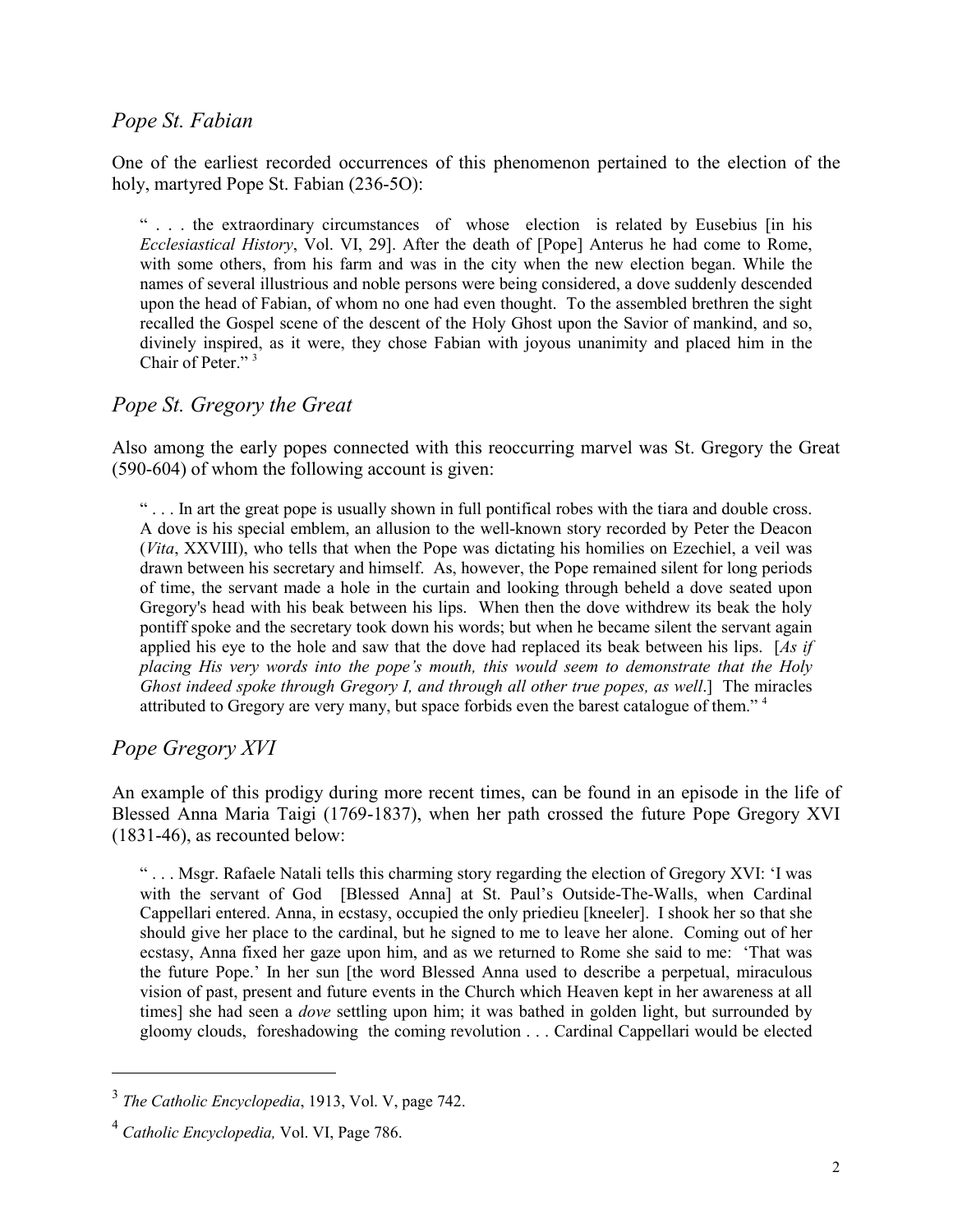[as Pope Gregory XVI] within seventeen days."<sup>5</sup>

# *Pope Pius IX*

Upon the death of Papa Cappellari in 1846, the cardinals would again journey to Rome and prepare for the selection of the next successor to St. Peter. An incident involving the soon-to-beelected, future Pope Pius IX, as he made his way to the Eternal City, is here recalled by a prominent historian of the popes:

"Devoted to his clergy as he was to his people . . . Such was the life of Cardinal Mastai Ferretti, when the death of Gregory XVI summoned him to the conclave. As he passed through Fossombrone the crowd gathered around the carriage to see the prince of the Church, when suddenly a white dove, undisturbed by their noise, and regardless of their attempts to drive it away, settled on the carriage. Taking it as an omen, the people cried out: 'Evviva! Evviva! Behold the Pope!"<sup>6</sup>

#### *Giuseppe Cardinal Siri*

An unusual photograph of Giuseppe Cardinal Siri, taken 40 years ago, and buried deep within the files of Bettman Archives in New York City, surfaced in 1988. The picture, which has most likely never been widely published outside of Italy, clearly shows a dove alighting upon the head of the then young cardinal during his offering of Holy Mass in Genoa, in 1958. This sight, which was witnessed by hundreds of people, was described in the following caption attached to the photograph:

"Pigeon perches on Cardinal's Cap - Genoa, Italy - Giuseppe Cardinal Sin, Archbishop of Genoa, remained unperturbed when a pigeon perched on his cap as he celebrated Mass in the arena of the Orfei Circus here. The pigeon was one of a flock released in tribute to the cardinal. The Mass, said on an altar set up in the center ring of the Big Top, was attended by circus entertainers and a crowd of Genoese."<sup>7</sup>

It should be noted that the 1967 *Thorndike-Barnhart Dictionary* indicates that the words, "pigeon" and "dove," are synonymous. As in past examples, Siri's dove was symbolically white. What is also significant is that this bird, which could have landed on top of anyone's head under the tent (or no one's head at all), chose the cardinal's instead, and remained there for some time, while His Eminence offered holy Mass and moved about the altar.

Was this simply a bizarre but meaningless coincidence or was it an authentic portent of Cardinal Siri's imminent election as pope? Those interested in this question are invited to examine the forthcoming evidence to be presented herein. For, this writer believes that through the inquiry that has led to the publication of this book, the secret mechanism has finally been uncovered by which Christ's ancient enemies are presently inflicting the most monstrous evil in history upon His Church and what is left of Christian civilization.

 $\overline{a}$ 

<sup>5</sup> Rev. Albert Bessieres, S.J., *Wife Mother And Mystic*, 1952, Tan Books, Rockford Illinois, page 164.

<sup>6</sup> The Chavalier Artaud de Montor, *The Life and Times of the Roman Pontiffs*, Vol. IX, 1911, The Catholic Publication Society of America, New York, page 153-54.

 $<sup>7</sup>$  1-ID-57 NAB Religious News Sevice Photo # C-20193</sup>